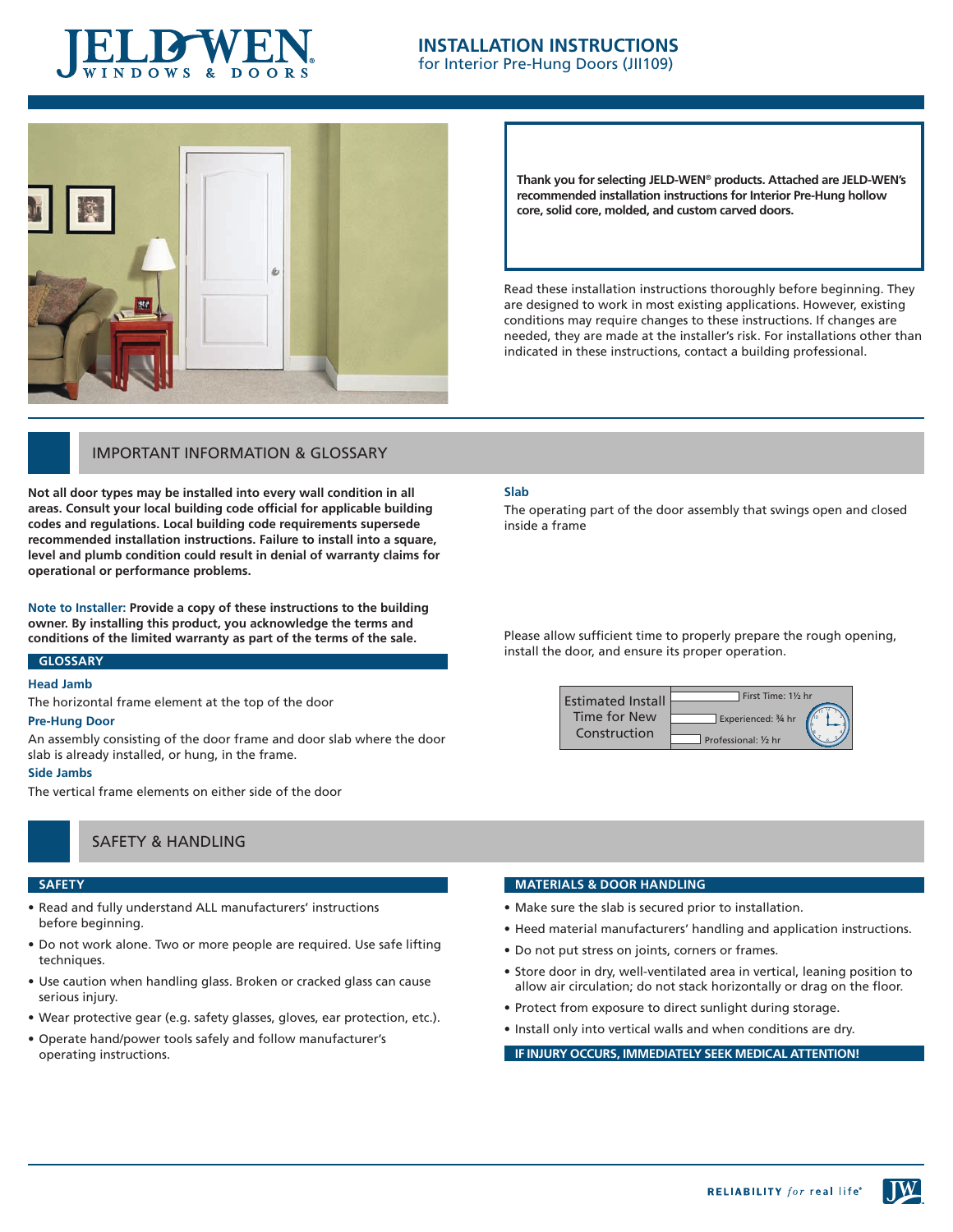

# Needed Materials & tools

### **Materials**

- • 10d Finish nails
- • 4d Finish nails
- • Shims
- • Wood putty
- • Sandpaper
- • Finishing materials
- 100% polyurethane sealant (for two piece frames)

**Note! Follow all material manufacturers' instructions for proper use and compatibility.**

# REMOVE PACKAGING & INSPECT DOOR

### **remove packaging**

Remove shipping materials such as corner covers, shipping blocks or pads.

**Note! Be sure to remove the shipping clips from the door before beginning the installation.**

### **Inspect DOOR**

- • Cosmetic damage
- • Product squareness (diagonal measurements must be within 1/4" difference)
	-

# **2** INSPECT ROUGH OPENING

- • Verify the width and height of the door frame are each 1/2" smaller than the rough opening width/height.
- • Verify the rough opening is square. The (A) and (B) measurements should be the same. Maximum allowable deviation from square is 1/4".



# **Tools**

- • Hammer
- • Tape measure
- • Utility knife
- • Level (4 ft. minimum recommended)
- • Circular saw or jigsaw (for trimming jambs if necessary)
- • Nail punch
- Screwdrivers

- Correct product (size, color, grid pattern, handing, glazing, energyefficiency requirements, etc.)
- • Correct Handing. To determine door swing (left or right), face the door from the side where hinges cannot be seen. Right handed doors open to the right, while left handed doors open to the left.

If any of the above conditions represent a concern, do not install the door. Contact your dealer or distributor for recommendations.

- **Verify the rough opening is level and plumb (C) and (D). The**<br> **Verify Square, Level, & Plumb by the rough opening allowable deviation is 1/8** to 10<sup></sup> maximum allowable deviation is 1/8".
	- The rough opening sill must not be crowned or sagged (D).
	- The exterior face of the rough opening must be in a single plane (E) with less than 1/8" twist from corner to corner.
	- Minimum double studs should be used at all rough openings.
	- The header must be supported by trimmer studs.

Do not install the door unless the rough opening meets the above conditions. Professional assistance may be necessary to correct problems before installation.

**IMPORTANT! The door should be finished either before installation or immediately after (whichever is more convenient).**